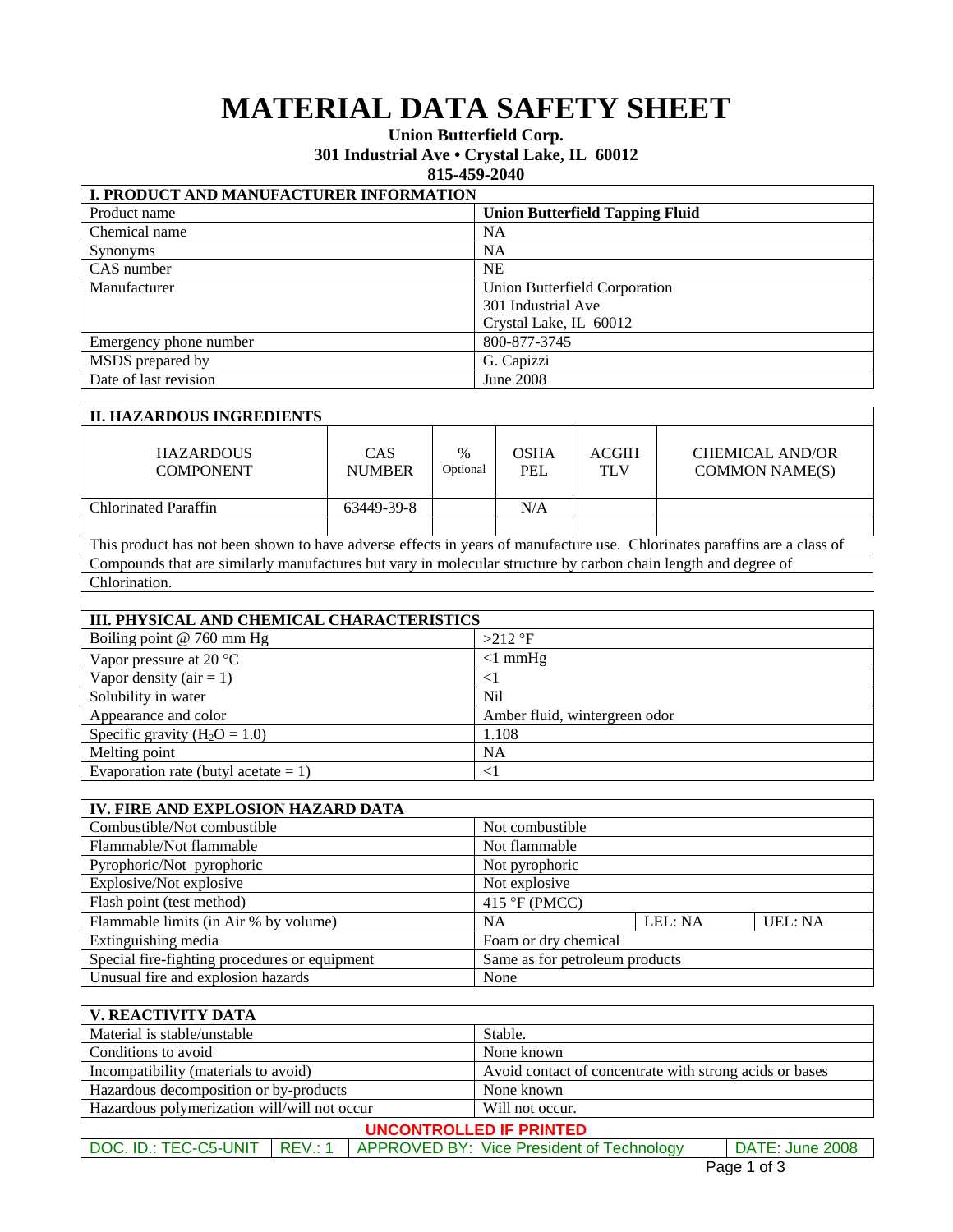| VI. HEALTH HAZARD DATA                     |                                                                                                                   |
|--------------------------------------------|-------------------------------------------------------------------------------------------------------------------|
|                                            | Note: data applies to the concentrate. Health hazard potential is reduced at use concentrations, if applicable.   |
| Threshold limit value                      | TLV for this product not established. Refer to the hazardous materials list<br>for TLV of individual ingredients. |
| Primary route(s) of entry                  | Inhalation, Skin contact                                                                                          |
| Known Hazards Under 29 CFR 1910.1200       |                                                                                                                   |
| Mutagenic (genetic defects)                | N <sub>O</sub>                                                                                                    |
| Reproductive                               | N <sub>O</sub>                                                                                                    |
| Systemic                                   | N <sub>O</sub>                                                                                                    |
| Teratogenic (birth defects)                | NO                                                                                                                |
| Carcinogen listed in:                      |                                                                                                                   |
| NTP (National Toxicology Program)          | NO                                                                                                                |
| <b>IARC</b> Monographs                     | NO                                                                                                                |
| <b>OSHA</b>                                | N <sub>O</sub>                                                                                                    |
| Signs and symptoms of exposure             |                                                                                                                   |
| Inhalation                                 | Inhalation of oil mist is harmful and may cause lung damage if TLV is<br>exceeded.                                |
| Skin contact                               | Skin irritation should not occur if used as recommended.                                                          |
| Eye contact                                | May cause eye irritation                                                                                          |
| Ingestion                                  | May cause nausea                                                                                                  |
| Emergency first aid procedures             |                                                                                                                   |
| Inhalation                                 | Remove to fresh air. Consult a physician if symptoms persist.                                                     |
| Skin contact                               | Wash off thoroughly with soap and water. Remove contaminated clothing                                             |
|                                            | and launder before re-use. Discard contaminated leather gloves and shoes.                                         |
| Eye contact                                | Flush with water for 15 minutes, seek medical attention.                                                          |
| Ingestion                                  | If swallowed, induce vomiting as directed by medical personnel. Never give                                        |
|                                            | anything by mouth to an unconscious person.                                                                       |
| Medical conditions generally aggravated by | Persons with pre-existing skin disorders should avoid contact with this                                           |
| exposure                                   | product.                                                                                                          |
| Notes to physician                         | Treatment of overexposure should be directed toward the control of                                                |
|                                            | symptoms and the clinical condition.                                                                              |

| VII. PRECAUTIONS FOR SAFE HANDLING AND USE |                                                                            |                                                                        |
|--------------------------------------------|----------------------------------------------------------------------------|------------------------------------------------------------------------|
| Steps to take if released or spilled       | Flush with water and/or use absorbent material. Mop up.                    |                                                                        |
| Waste disposal method                      | Use approved treatment, transporters and disposal sites in accordance with |                                                                        |
|                                            | local, state and federal laws. Do not flush to storm or sanitary sewer.    |                                                                        |
| Precautions for handling and storing       | Launder contaminated clothing before reuse. Use as directed. Normal        |                                                                        |
|                                            |                                                                            | precautions common to good manufacturing should be followed in storage |
|                                            | and handling.                                                              |                                                                        |
| Other precautions                          | For industrial use only. Affix warning labels on containers in accordance  |                                                                        |
|                                            | with 29 CFR 1910.1200                                                      |                                                                        |
| Hazard ratings                             | <b>NFPA</b>                                                                | <b>HMIS</b>                                                            |
| Health                                     |                                                                            | NR.                                                                    |
| Flammability                               |                                                                            | <b>NR</b>                                                              |
| Reactivity                                 |                                                                            | <b>NR</b>                                                              |
| Personal protection                        |                                                                            |                                                                        |

## **VIII. CONTROL MEASURES**

| Protective gloves (type and material)  | Not normally required under normal working conditions. Use chemical- |
|----------------------------------------|----------------------------------------------------------------------|
|                                        | resistant gloves in situations of overexposure.                      |
| Eye protection                         | Wear safety glass or goggles if potential for eye contact exists.    |
| Other protective clothing or equipment | Not normally required.                                               |

## **UNCONTROLLED IF PRINTED**

|  | DOC. ID.: TEC-C5-UNIT   REV.: 1   APPROVED BY: Vice President of Technology | DATE: June 2008 |
|--|-----------------------------------------------------------------------------|-----------------|